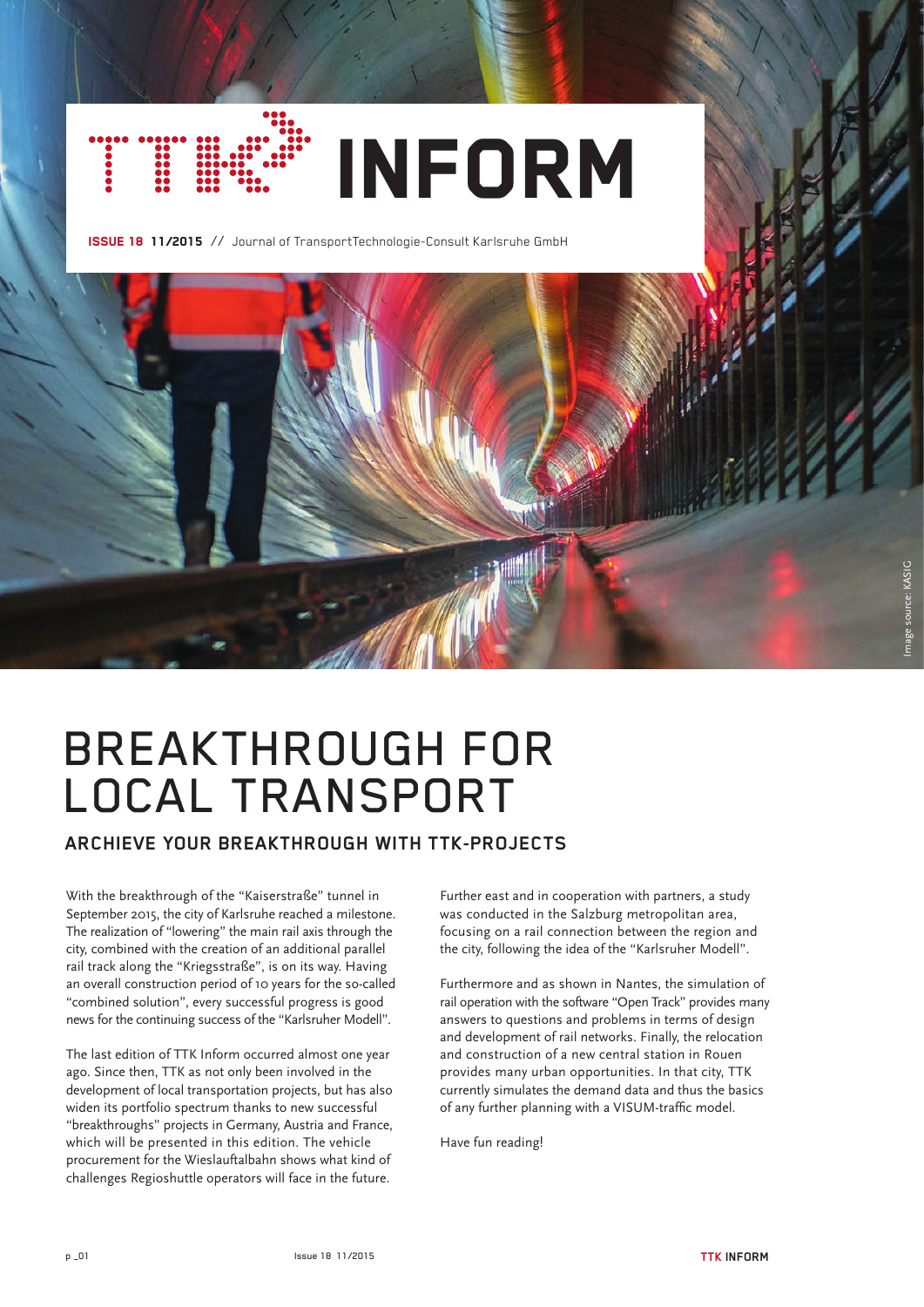## **OPTIMIZING OPERATIONS OF THE TRAMLINE 1 IN THE CITY OF NANTES**

From August 2014 to February 2015, TTK supported SEMITAN, the network operator for buses and trams in the city of Nantes, within the framework of a technical assistance in operational questions. TTK's support was based on a network dynamic modelling with the software OpenTrack.

Nantes' current 3-line tram network has faced a lot of developments since its opening, and above all, a strong passengers' increase. Line 1, between stadium "La Beaujoire" in the north-east area and "François Mitterrand" in the west neighbouring city of Saint-Herblain is the most successful of the three lines, with an average ridership of 120.000 passengers per day.

In order to meet this high demand, this line is operated since 2006 with additional trams to offer more frequent services in the city center, up to three minutes headway.

# **HIGH PERFORMANCE OPERATION THROUGH DYNAMIC SIMULATION AAAAA**

**AAAAA** 

Since 2007, line 1 is split up into two branches at each terminal side to strengthen tram services on a common section of 19 stops. This new operation concept has lead the operator to test different kind

of timetables, without providing, until now, the optimal solution to guaranty a strong and reliable running of the line.

Dynamic simulation allows recreating in details the reality, especially the variability occurring in the real life: each tram runs with its own specific conditions (travel time, dwell time, driver's behavior, road crossing with a more



**Left: model screen shot of the city center with the central crossing point at Commerce (meeting place of lines 1, 2 and 3)**

**Right: train diagram after calibration including bunching effects** 

or less high priority level, turn-back time, etc.). All these "stochastic parameters" can be integrated in a model to run many successive simulations which will all be different from each other. With this powerful tool, a whole operation's week can be simulated.

To optimize the current line's operation, a complete modelization of line 1 has allowed to try "virtually" new operation's scenarios, with strong and trustful results. First, the current running's state has been analyzed based on the ITCS data given by the operator for the model's calibration. Travel, dwell and turn-back times have been subtly studied, as well as the bunching effects which are often occurring during the day to day operation. Thanks to the precise analysis results, the model has been configured to match to the closest the real line operation.

Once this work has been done, the model has been used to test new operation scenarios, proposed by TTK in close collaboration with the SEMITAN. Each one of them has been evaluated after running multiple simulations, focusing on the punctuality at major stops, the delays at the terminal stops and the forming of bunching effects. More precisely, TTK's team has studied the punctuality and its related impact on the rolling stock needed to operate the line. One developed scenario shows that it could be possible to spare one vehicle, but also to

have a more stable and regular operation (with a certain reduction of the bunching effect).

#### **CONTACT Pierre-Alain Boeswillwald** pierre-alain.boeswillwald@ttk.de

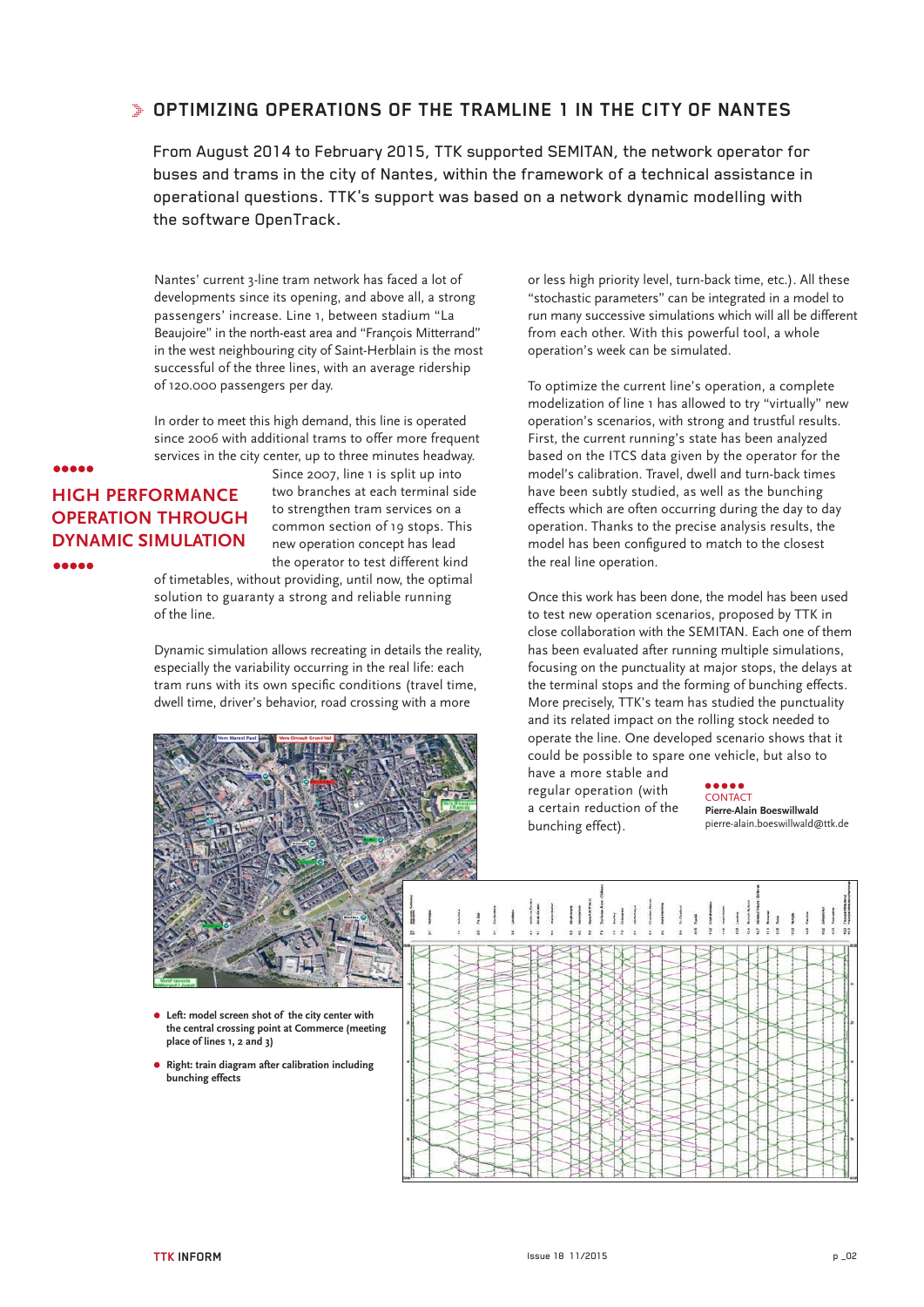# **VEHICLE PROCUREMENT WIESLAUFTALBAHN**

North-east of Stuttgart the non-electrified single-track branch line of the Wieslauftalbahn connects several municipalities in the Rems-Murr-Kreis. Today the Wieslauftalbahn is the backbone of public transportation in this region. Via Schondorf the line is directly connected to the S-Bahn and thus to the state capital. Thanks to these positive circumstances the "Zweckverband Wieslauftalbahn" was created and after the "Deutsche Bahn AG" planned to decommission this line, it took over the line in 1992. The municipal entities take special care about their vehicles which are lovingly called "Wiesel".

Nonetheless, because of technical development as well as up to date needs and requirements in terms of comfort and accessibility, operators face increasing problems with an ageing rolling stock. TTK was already commissioned with the feasibility study for the electrification of the line and received in a subsequent step the order for the rolling stock procurement. The goal was to find either modern used or new vehicles with diesel power as well as alternative technology, which are inexpensive to purchase and maintain, and could provide a high degree of comfort to the passengers.

TTK gathered the client definition and requirements for new as well as for used vehicles, led numerous technical discussions and meetings with self-propelled unit manufacturers and looked for second-hand vehicles on the



German market. This led to an alarming result: all manufacturers withdraw from the marked of "smaller" diesel vehicles. The clear trend is towards electric drive technologies with new future-oriented battery systems. Each provider currently develops its own solution, following different charging technology. In addition no vehicles are available on the second-hand vehicle market which puts even more pressure on the situation. The subject will remain relevant in the following years, as it will bring challenges to many municipal operators as well as to rail infrastructure planners, not only in the southwest of Germany.

Three options emerge for the Wieslauftalbahn: a) to keep on operating with the well-maintained existing vehicles b) to buy new diesel vehicles on a very limited market or c) to have an ambitious vision and rely on the new electric technologies.

Whatever the option is, TTK will continue to bring advice and technical support to the "Zweckverband Wieslauftalbahn" in the next stages of the rolling stock procurement.

 $\bullet\bullet\bullet\bullet\bullet$ **CONTACT Enrico Marks** enrico.marks@ttk.de **Nico Graf** nico.graf@ttk.de

# **EUROREGIO SALZBURG-BAVARIA-UPPER AUSTRIA**

The economic feasibility study financed by the European Regional Development Fund (ERDF) for new railway lines of the cross-border European region of Salzburg Bavaria-Upper Austria was conducted in 2014 and presented to the public in 2015. Studies were led by an international and multidisciplinary team formed by PTV, Herbrich, Traffix, and the university of Graz in cooperation with TTK.

The first mission focused on the elaboration of a new regional rail network in line with the specific needs of the city of Salzburg, combined with a metropolitan public transport axis, aiming at accessing to the city center without modal interchange for travelers from suburban areas, according to the Karlsruhe model of tram-train. Regional lines have been prioritized based on a cost / benefit Analysis. As recommended by the study, the first step will be the implementation at the same time of an underground crossing of the old town and a new regional line to Hallein. CONTACT **Rainer Flotho**<br>rainer flotho@ttk de